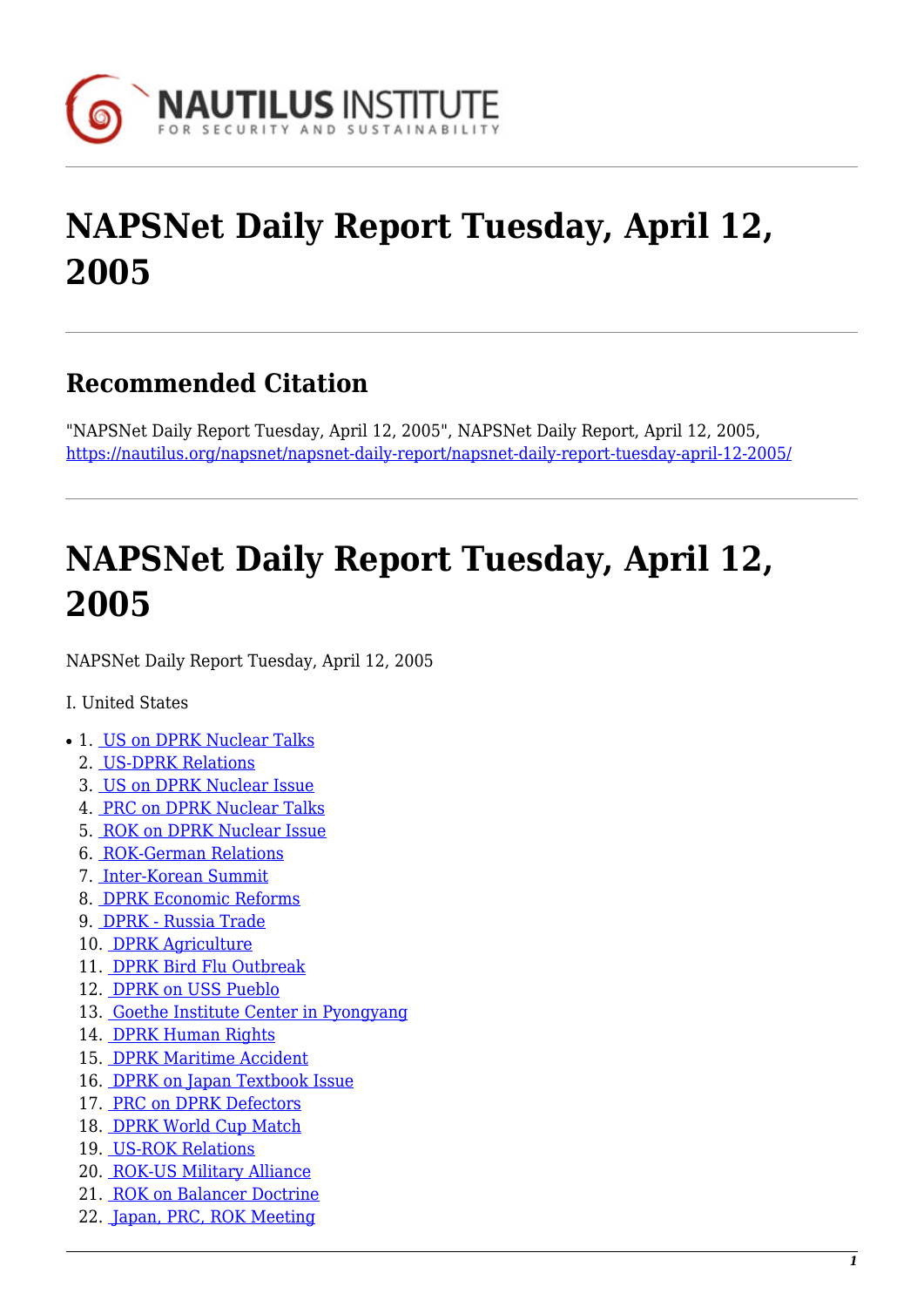- 23. [PRC on Japan UNSC Bid](#page-7-0)
- 24. [ROK on UNSC Bid](#page-7-1)
- 25. [Japan India UNSC Bid](#page-7-2)
- 26. [ROK-Japanese Relations](#page-7-3)
- 27. [Sino-Japanese Relations](#page-7-4)
- 28. [Sino-Indian Relations](#page-8-0)
- 29. [PRC Military](#page-8-1)
- 30. [PRC Religious Freedom](#page-8-2)

[Preceding NAPSNet Report](https://nautilus.org/mailing-lists/napsnet/dr/2005-2/napsnet-daily-report-monday-april-11-2005/)

### **I. United States**

### <span id="page-1-0"></span>**1. US on DPRK Nuclear Talks**

The Associated Press ("U.S. MAKES NEW PITCH FOR NORTH KOREA TO RETURN TO SIX-PARTY NUCLEAR TALKS", 2005-04-12) reported that the US has no intention of invading the DPRK and would deal with security guarantees "in an appropriate way" if Kim Jong Il's government would return to multinational talks, State Department spokesman Richard Boucher said. "We continue to believe the right place for North Korea to seek to address its concerns is through the six-party talks," Boucher said. "At this point, as I've said, we don't know what their intentions are in terms of actually showing up and conducting serious discussions."

[\(return to top\)](#page-0-0) Los Angeles Times ("NEW U.S. POINT MAN ON N. KOREA SEES HOPE", 2005-0- -12) reported that it will be one year in June since the last round of multinational talks aimed at pressing the DPRK to stop building nuclear weapons. To even the most casual observer, the talks are going badly indeed. But Christopher R. Hill, the new assistant secretary of State for East Asian and Pacific affairs, is being paid to be an optimist. "I'm not quite prepared to pull the plug," said Hill in an interview at the US Embassy here in the ROK capital. "I still think [the six-party process] is the best mechanism we have for dealing with it, and I would hope that the North Koreans will come around. Certainly the issue is not whether or not we are going to solve this problem ... but how do we solve it." [\(return to top\)](#page-0-0) 

# <span id="page-1-1"></span>**2. US-DPRK Relations**

VOA News ("U.S. SAYS NORTH KOREAN SOVEREIGNTY NOT IN QUESTION", 2005-04-12) reported that the State Department said that no one, including the US, questions the DPRK's sovereignty. The comment followed a news account that Pyongyang is demanding a US pledge to respect its sovereignty before it will again discuss the future of its nuclear weapons program. The State Department says acceptance of the DPRK's sovereignty has long been explicit in US public statements, and it is calling on Pyongyang to return unconditionally to the PRC-sponsored six-party talks on its nuclear program.

#### <span id="page-1-2"></span>[\(return to top\)](#page-0-0)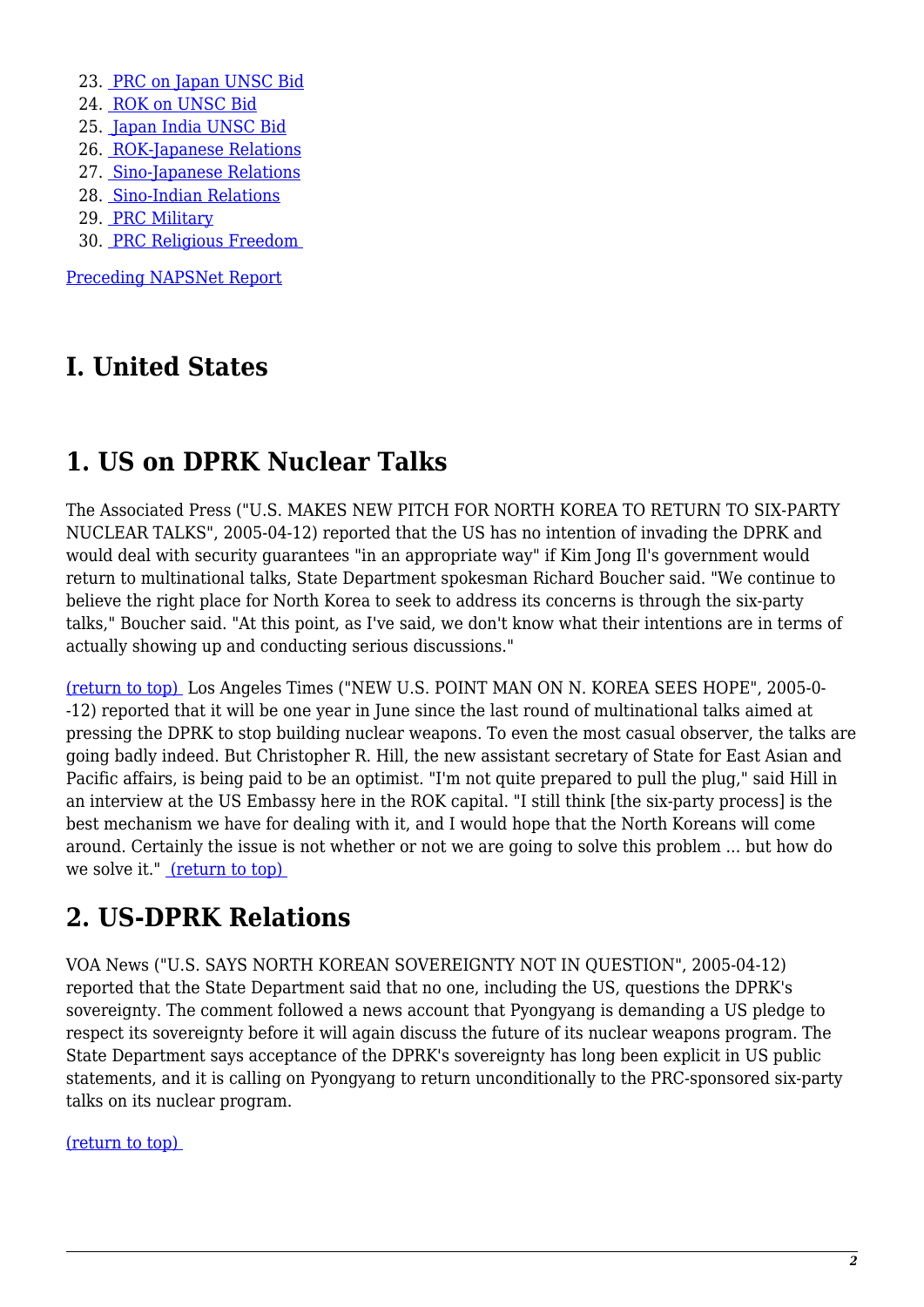# **3. US on DPRK Nuclear Issue**

Donga Ilbo ("SUBMISSION OF NORTH KOREA NUCLEAR CRISIS TO U.N. POSSIBLE", 2005-04-12) reported that UN Ambassador appointee John Bolton implied at the Senate Committee Hearing on his nomination that the UN could set out to apply sanctions against the DPRK. He added, "The fact that there is a possibility that the issue can be submitted to the UN Security Council is significant as a warning against North Korea and other countries that try to acquire WMD." If the Security Council deals with the DPRK nuclear issue, it means that the current frame of the six-party talks will break and a new international discourse on sanctioning the DPRK will begin.

#### <span id="page-2-0"></span>[\(return to top\)](#page-0-0)

### **4. PRC on DPRK Nuclear Talks**

Joongang Ilbo ("CHINA'S HU CANCELS NORTH VISIT OVER TALKS, SOURCES SAY", 2005-04-12) reported that diplomatic sources in Beijing said yesterday that a scheduled visit by the PRC's President Hu Jintao to Pyongyang has been postponed indefinitely, because the DPRK has failed to give a clear date for a return to disarmament talks. A source in Beijing said that the PRC intended to extract a promise from Mr. Kang that Pyongyang would return to the six-party talks before Mr. Hu would visit the DPRK in the middle of this month. The unsatisfactory results of Mr. Kang's visit have resulted in the postponement of Mr. Hu's trip, the source said.

#### <span id="page-2-1"></span>[\(return to top\)](#page-0-0)

### **5. ROK on DPRK Nuclear Issue**

Yonhap news ("ROH PLEDGES MASSIVE ECONOMIC AID TO N.K. ON NUKE RESOLUTION", None) reported that ROK President Roh Moo-hyun reconfirmed his government's pledge to help the DPRK develop its economy without a regime change, but conditioned it on a peaceful resolution of the DPRK nuclear issue. "We have intentions to continue to provide assistance to North Korea without destabilizing North Korea in the process of the North's pursuit of reform and openness," Roh said. "We think North Korea is striving to seek reform and openness in the way China and Vietnam are pursuing them." Roh, however, said his government will be able to provide "full-fledged assistance" to the DPRK "only if the North Korean nuclear issue is resolved."

[\(return to top\)](#page-0-0) Korea Times ("ROH OPPOSES NK REGIME CHANGE", 2005-04-12) reported that President Roh Moo-hyun expressed hope that the DPRK will model itself on the PRC and Vietnam in its efforts to transform into a market economy. Roh said the DPRK's stability should not be shaken in the process of opening and reform, and also noted the ROK is firmly committed to helping the DPRK in its bid for economic revitalization. "The reason we help North Korea is because of the need to ensure peace and stability on the Korean Peninsula. In addition, North Koreans are our brethren," Roh said. [\(return to top\)](#page-0-0) 

### <span id="page-2-2"></span>**6. ROK-German Relations**

Korea Times ("SEOUL, BERLIN AGREE TO COOPERATE ON NK NUKES", 2005-04-12 ) reported that Germany expressed support for the ROK's endeavors to find a peaceful resolution to the continuing impasse over the DPRK's nuclear program, presidential secretary for public relations Cho Ki-sook said. President Roh Moo-hyun and German President Horst Kohler also agreed to promote bilateral relations in economic and security areas in a meeting at the Charlotenburg Palace here.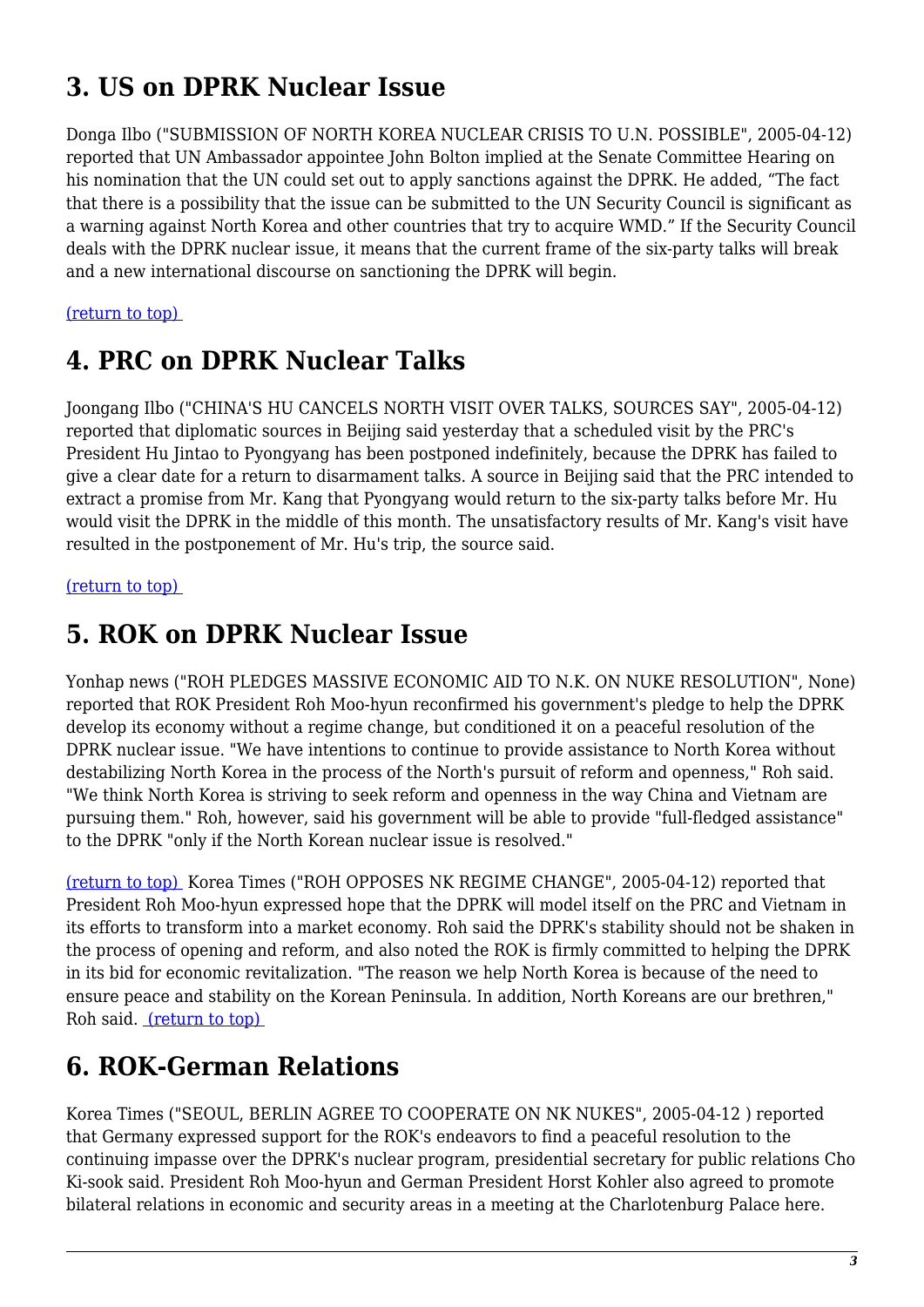"The two leaders agreed to upgrade the bilateral relation into a substantial and cooperative partnership on the basis of common historical experiences of national division and war," Cho said.

<span id="page-3-0"></span>[\(return to top\)](#page-0-0) 

### **7. Inter-Korean Summit**

Kyodo News ("INDONESIA'S MEGAWATI TO DELIVER S. KOREAN MESSAGE TO KIM JONG IL", 2005-04-12) reported that former Indonesian President Megawati Sukarnoputri arrived in Pyongyang to deliver a reconciliatory message from the ROK President Roh Moo Hyun to the DPRK's top leader Kim Jong Il, her close aides said. "In his message, the South Korean president expressed his readiness to visit Pyongyang to resume inter-Korea dialogues on the Korean Peninsula if North Korea shows positive signals," a close Megawati aide told Kyodo News.

[\(return to top\)](#page-0-0) Yonhap news ("SEOUL DENIES REPORT OF ROH SENDING MESSAGE TO N. KOREAN", 2005-04-12) reported that the ROK dismissed a wire report that former Indonesian President Megawati Sukarnoputri will deliver ROK President Roh Moo-hyun's message on inter-Korean summit and reconciliation to DPRK leader Kim Jong-il during Megawati's ongoing trip to Pyongyang. "It is not true," Roh's spokesman Kim Man-soo said. [\(return to top\)](#page-0-0) 

# <span id="page-3-1"></span>**8. DPRK Economic Reforms**

Asia Pulse ("N.KOREA SIGNALS CONTINUED PUSH FOR ECONOMIC REFORM: OFFICIALS", 2005-04-12) reported that the DPRK has expressed its intention to continue pressing ahead with economic reforms that the DPRK launched three years ago in a bid to improve its sickly economy, ROK officials said. "Our general assessment is that they place emphasis on agriculture and improvement of the socialist economy," an analyst at the Unification Ministry said on condition of anonymity. "They also voiced their willingness to continue to push for economic reform."

#### <span id="page-3-2"></span>[\(return to top\)](#page-0-0)

### **9. DPRK - Russia Trade**

Yonhap news ("NORTH KOREA-RUSSIA TRADE JUMPS 80 PER CENT - SOUTH OFFICIALS", 2005- 04-12) reported that the DPRK's trade with Russia jumped 80% year-on-year to 210m US dollars last year, the ROK's trade agency said. According to the Korea Trade-Investment Promotion Agency, the DPRK's imports from Russia increased 78% to 20m dollars, while its exports surged 157% to 7m dollars in 2004. Pyongyang purchased a great deal of oil products, mainly used for fuel, from Russia, accounting for more than three-quarters of total imports. The large shipment items to Russia from the DPRK were pork and cement.

#### <span id="page-3-3"></span>[\(return to top\)](#page-0-0)

# **10. DPRK Agriculture**

Bloomberg ("NORTH KOREA TO BOOST SPENDING ON AGRICULTURE IN 2005", 2005-04-12) reported that the DPRK's National Assembly said the country will boost spending on agriculture by 29 percent this year to try to end food shortages that mean the country depends on the UN to feed its people. The DPRK plans to "decisively settle the food problem" this year, DPRK Premier Pak Pong Ju said in a speech at the 11th Supreme People's Assembly yesterday, the official Korean Central News Agency reported. "Agriculture is the main front in the socialist economic construction this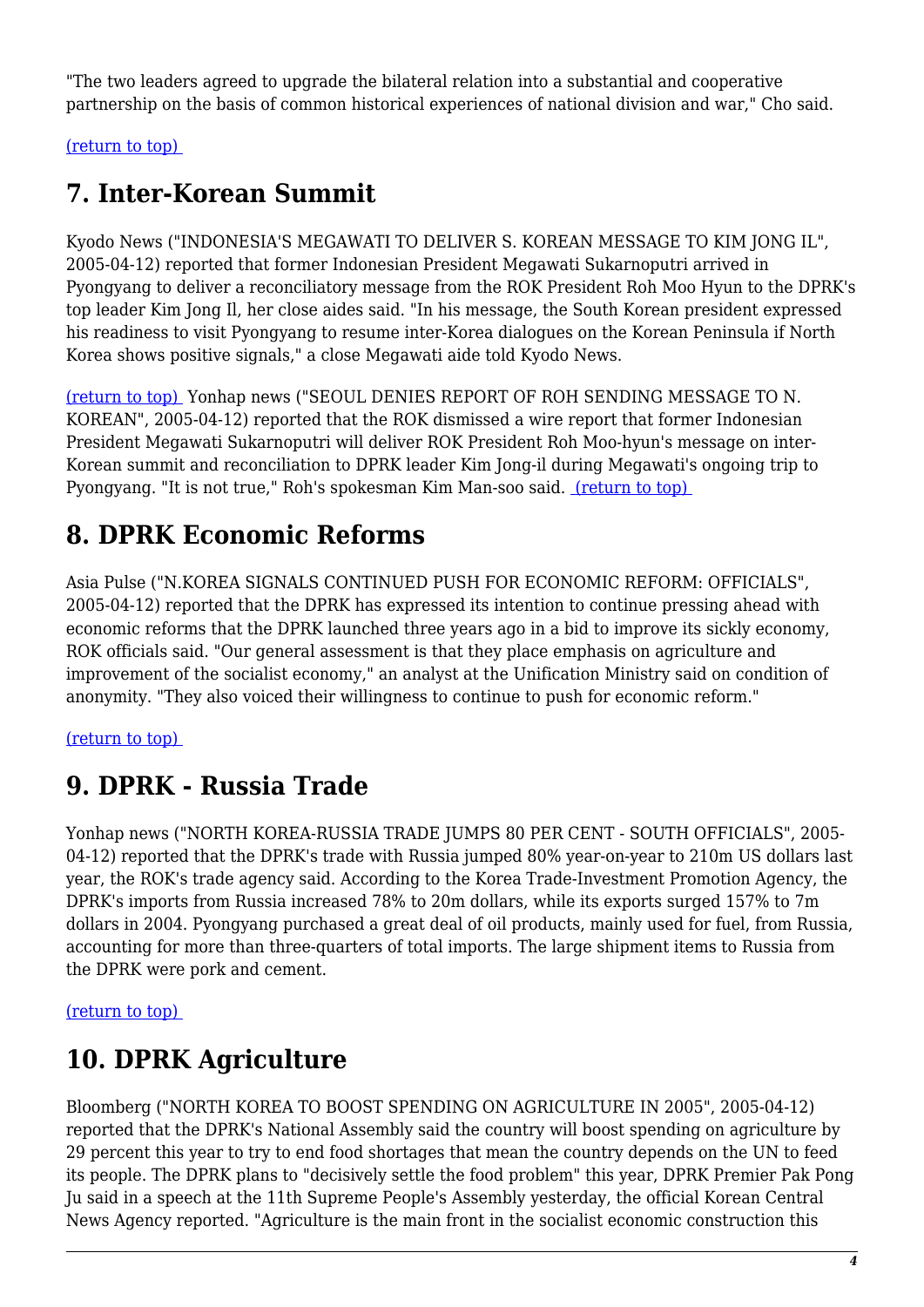#### <span id="page-4-0"></span>[\(return to top\)](#page-0-0)

# **11. DPRK Bird Flu Outbreak**

Arirang TV ("N.K. PROPOSES INTER-KOREAN MEETING NEXT WEEK TO TACKLE BIRD FLU", 2005-04-12) reported that the ROK and DPRK representatives will hold working-level talks next week to settle the details of Seoul's part in helping the communist state fight bird flu. The Unification Ministry announced the ROK's National Veterinary Research and Quarantine Service received a telephone message from its counterpart in the DPRK proposing to meet sometime next week in the border town of Kaesong. Expressing gratitude for Seoul's offer to provide humanitarian aid, Pyongyang requested various medical supplies and machinery as well as technical assistance.

[\(return to top\)](#page-0-0) Yonhap news ("N. KOREA VACCINATES 1.1 MILLION POULTRY TO CONTAIN BIRD FLU", 2005-04-12) reported that the DPRK's quarantine authorities conducted emergency vaccinations of 1.1 million poultry in an attempt to contain a bird flu outbreak, according to the World Organization for Animal Health. In a report dated last week, the Paris-based organization said the vaccinations were carried out in three poultry farms and DPRK authorities undertook further measures, such as quarantine, transportation controls and the disinfection of infected facilities. [\(return to top\)](#page-0-0) 

# <span id="page-4-1"></span>**12. DPRK on USS Pueblo**

Agence France Presse ("US NAVY VESSEL REMAINS PRIZED TROPHY FOR NORTH KOREA, 37 YEARS ON", 2005-04-12) reported that in the DPRK's decades-long struggle with the US, it is perhaps the DPRK's favourite trophy. The USS Pueblo, a 53.8 meter-long (176.5 foot-long) ship the DPRK seized in 1968 remains docked in one of the most prominent positions of the Taedong River in Pyongyang. "Although the government of the US submitted the surrender documents, the Pueblo couldn't return to its country, for it is a permanent trophy of the DPRK," the pamphlet says.

#### <span id="page-4-2"></span>[\(return to top\)](#page-0-0)

### **13. Goethe Institute Center in Pyongyang**

Deutsche Welle ("GOETHE INSTITUTE OPENS CENTER IN NORTH KOREA", 2005-04-12) reported that with the opening of its reading room in Pyongyang, Germany's Goethe Institute has become the first Western cultural organization to open shop in the DPRK. Institute leaders believe they can operate free of censorship. The Goethe Institute in Pyongyang comprises of 150 square meters packed with 8,000 books, newspapers, CDs and videos stored in a cultural center in a space located deep in the heart of the city. Under the agreement, 50 percent of the Goethe Institute's literature will focus on science and technology, with the other 50 percent devoted to general media that provides a complete and up-to-date view of Germany.

<span id="page-4-3"></span>[\(return to top\)](#page-0-0) 

# **14. DPRK Human Rights**

Yonhap news ("NORTH KOREA RESOLUTION PRESENTED TO UN HUMAN RIGHTS MEETING", 2005-04-12) reported that a resolution criticizing the DPRK's human rights conditions was presented to the United Nations Commission on Human Rights here, in a move led by the European Union and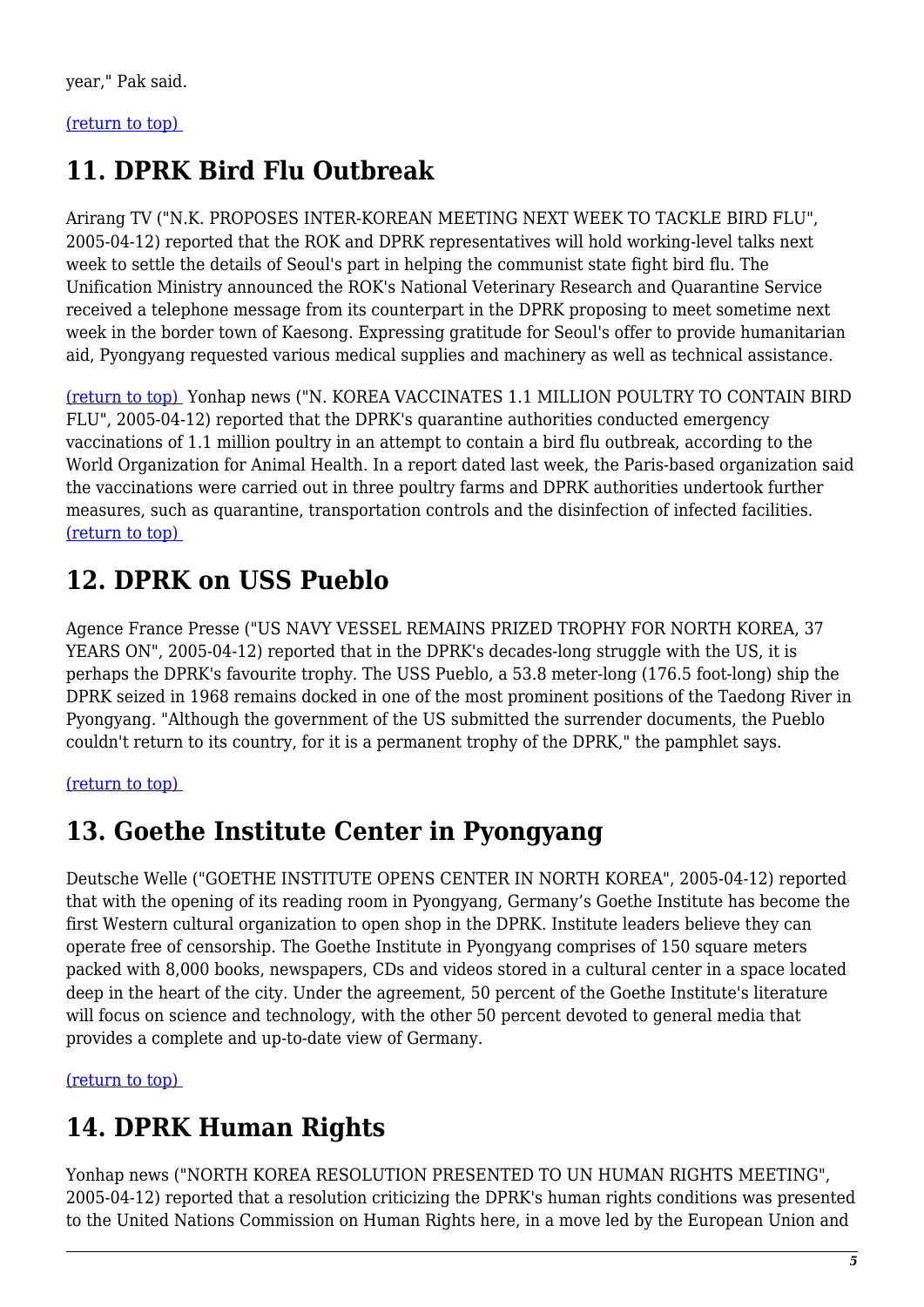Japan. The 53-member UN commission will discuss the resolution against the DPRK for the third straight year, having endorsed two previous ones since 2003. This year's resolution has 45 countries as co-sponsors, three more than last year. The ROK is likely to abstain again, partly due to concern about its possible adverse impact on inter-Korean relations.

<span id="page-5-0"></span>[\(return to top\)](#page-0-0) 

# **15. DPRK Maritime Accident**

Kyodo News ("N. KOREAN SHIP WITH 5,600 TONS OF CHEMICALS WRECKED OFF ALGERIA", 2005-04-12) reported that a DPRK cargo ship carrying more than 5,600 tons of chemicals is wrecked on a reef off the coast of Algeria, the PRC's official Xinhua News Agency reported from Algiers. The report quoted an Algerian Press Service dispatch as saying the DPRK-flagged ship, carrying 22 crew members, became stranded on the reef after encountering strong winds and waves. It said one person was rescued while three were missing "and the rest were trapped in the disintegrated cabin."

<span id="page-5-1"></span>[\(return to top\)](#page-0-0) 

### **16. DPRK on Japan Textbook Issue**

Kyodo News ("N. KOREA SLAMS JAPAN FOR 'BEAUTIFYING' HISTORY OF AGGRESSION", 2005- 04-12) reported that the DPRK slammed Japan for "beautifying and justifying" its history of aggression in Asia by recently approving contentious school history textbooks. The official Korean Central News Agency, in a commentary, accused "Japanese reactionaries" of having "totally denied and grossly distorted" history in the eight history textbooks approved in last week's latest round of education ministry screenings.

<span id="page-5-2"></span>[\(return to top\)](#page-0-0) 

# **17. PRC on DPRK Defectors**

Donga Ilbo ("CHINA REPATRIATES 30 NORTH KOREAN DEFECTORS", 2005-04-12) reported that since the visit of the DPRK`s first vice foreign minister, Kang Sok Ju, PRC has repatriated 30 DPRK captives in a prison and stepped up its crackdown on DPRK defectors attempting to cross the border between the PRC and DPRK. Out of the 90 DPRK defectors in the Dabei prison of Changchun city, Jilin province, 30 were abruptly dragged out after finishing remission procedures, and it is almost certain that they were sent back to the DPRK, according to a local source.

<span id="page-5-3"></span>[\(return to top\)](#page-0-0) 

### **18. DPRK World Cup Match**

Kyodo News ("JAPAN-N. KOREA QUALIFIER MAY BE HELD WITHOUT SPECTATORS", 2005-04-12) reported that Japan's World Cup qualifier against North Korea in Pyongyang on June 8 is clouded with uncertainty following an outbreak of violence during a match in March in the capital between Iran and the DPRK. Sports sources said there is a possibility that the upcoming match will be held either in a third country, or at a stadium with no spectators, irritating sports officials, travel agents and supporters. The decision will be made by the Federation of International Football Associations.

<span id="page-5-4"></span>[\(return to top\)](#page-0-0)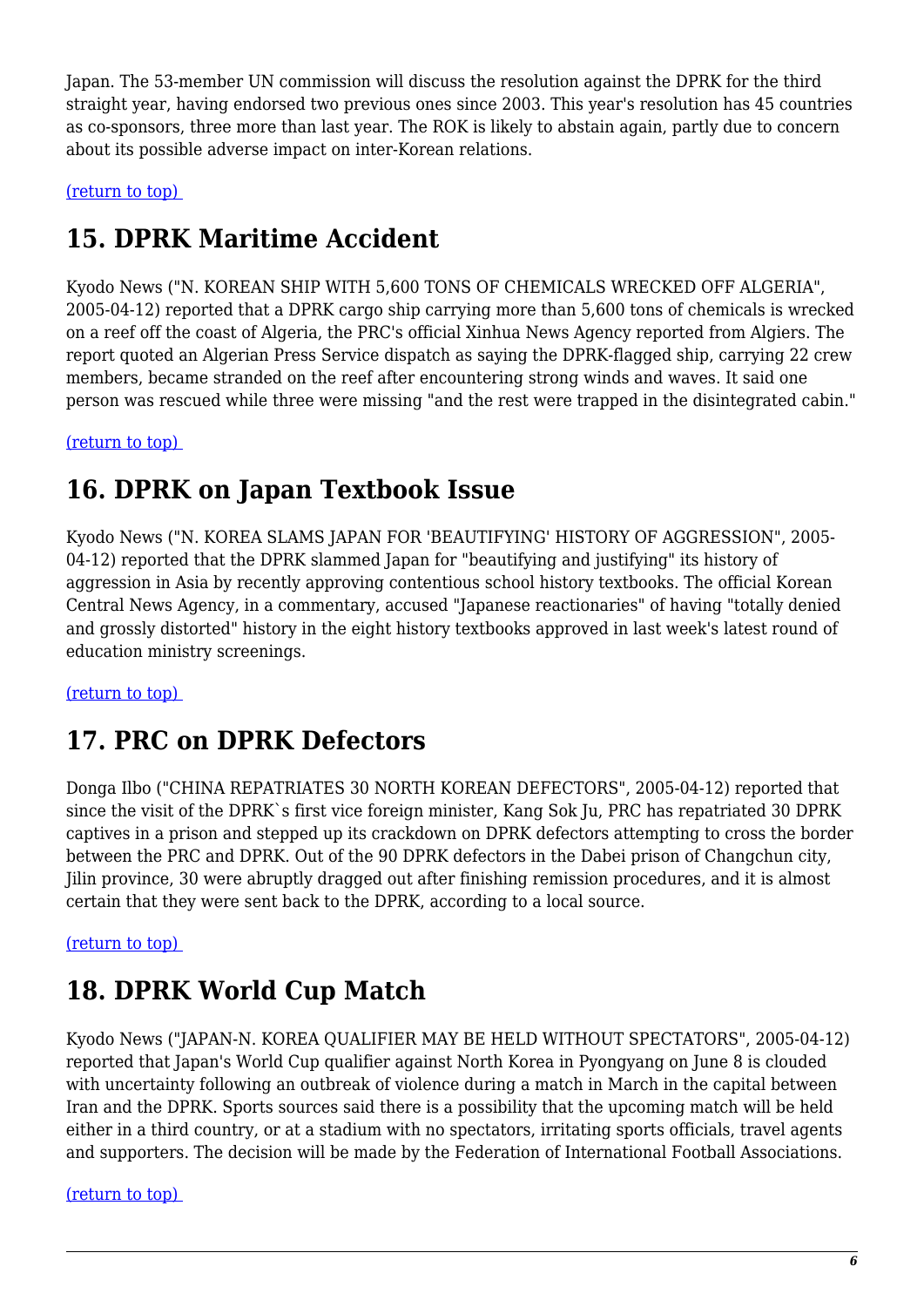# **19. US-ROK Relations**

Choson Ilbo ("IS RICHARD BOUCHER SET TO BECOME NEW U.S. AMBASSADOR TO KOREA?", 2005-04-12) reported that with US ambassador to the ROK Christopher Hill's formal assumption of the position of Assistant Secretary of State for East Asian and Pacific Affairs, the US ambassador's chair in Seoul is now empty. In Washington, State Department spokesperson Richard Boucher is considered the No. 1 candidate to replace Hill. Conjecture that Boucher has been tentatively named the next ambassador to the ROK has strengthened with former White House National Security Council spokesman Sean McCormack being named the new State Department spokesman and Boucher's future course not yet announced.

<span id="page-6-0"></span>[\(return to top\)](#page-0-0) 

### **20. ROK-US Military Alliance**

Chosun Ilbo ("KOREA, U.S. TO REDRAW MILITARY ALLIANCE BY END OF YEAR", 2005-04-12) reported that the ROK and the US have decided to divide the future security environment on the Korean Peninsula into three or four levels including full unification and use them to draw up a new blueprint for their military alliance. The Defense Ministry said Monday the two nations agreed to the plan in principle. Pending confirmation, the levels include "reconciliation and cooperation", "peace and coexistence" and "unification." Military experts say the ROK is likely to put up the bulk of the deterrent against the DPRK, and the new military alliance will define roles and relationships between the ROK and US militaries in conflict zones outside the Korean Peninsula and Northeast Asia.

[\(return to top\)](#page-0-0) Korea Times ("USFK ROLE EXPANSION NEEDS SEOUL'S CONSENT: EXPERT", 2005-04-12) reported that a US foreign policy expert warned the US against expecting the ROK to act as a base for possible future military conflicts with the PRC. The ROK has every right to deny the US the use of its facilities if it opposes a military action, Michael O'Hanlon, a senior fellow at the Brookings Institution in Washington, told a forum. "The US needs to be very careful to presume that South Korea could ever be asked to allow us to use military bases on its territory in operations against China," he said. [\(return to top\)](#page-0-0) 

# <span id="page-6-1"></span>**21. ROK on Balancer Doctrine**

Joongang Ilbo ("'BALANCER' POLICY TILTS POLITICIANS", 2005-04-12) reported that Uri Party lawmakers and Grand National Party lawmakers confronted each other yesterday in the National Assembly over the issue of the security alliance with the US in a debate over the direction of government policy. Grand National Party members expressed concern over President Roh Moohyun's view that the ROK can play a "balancing role" in East Asian geopolitics. Grand National lawmakers criticized the government, saying that the policy had damaged the ROK's security relationship with the US.

<span id="page-6-2"></span>[\(return to top\)](#page-0-0) 

# **22. Japan, PRC, ROK Meeting**

Agence France Presse ("DIPLOMATS FROM JAPAN, CHINA, S KOREA TO HOLD TALKS IN BEIJING AMID ROWS", 2005-04-12) reported that senior officials from Japan, the PRC and the ROK will meet in Beijing this week amid simmering rows between Tokyo and its two East Asian neighbors, the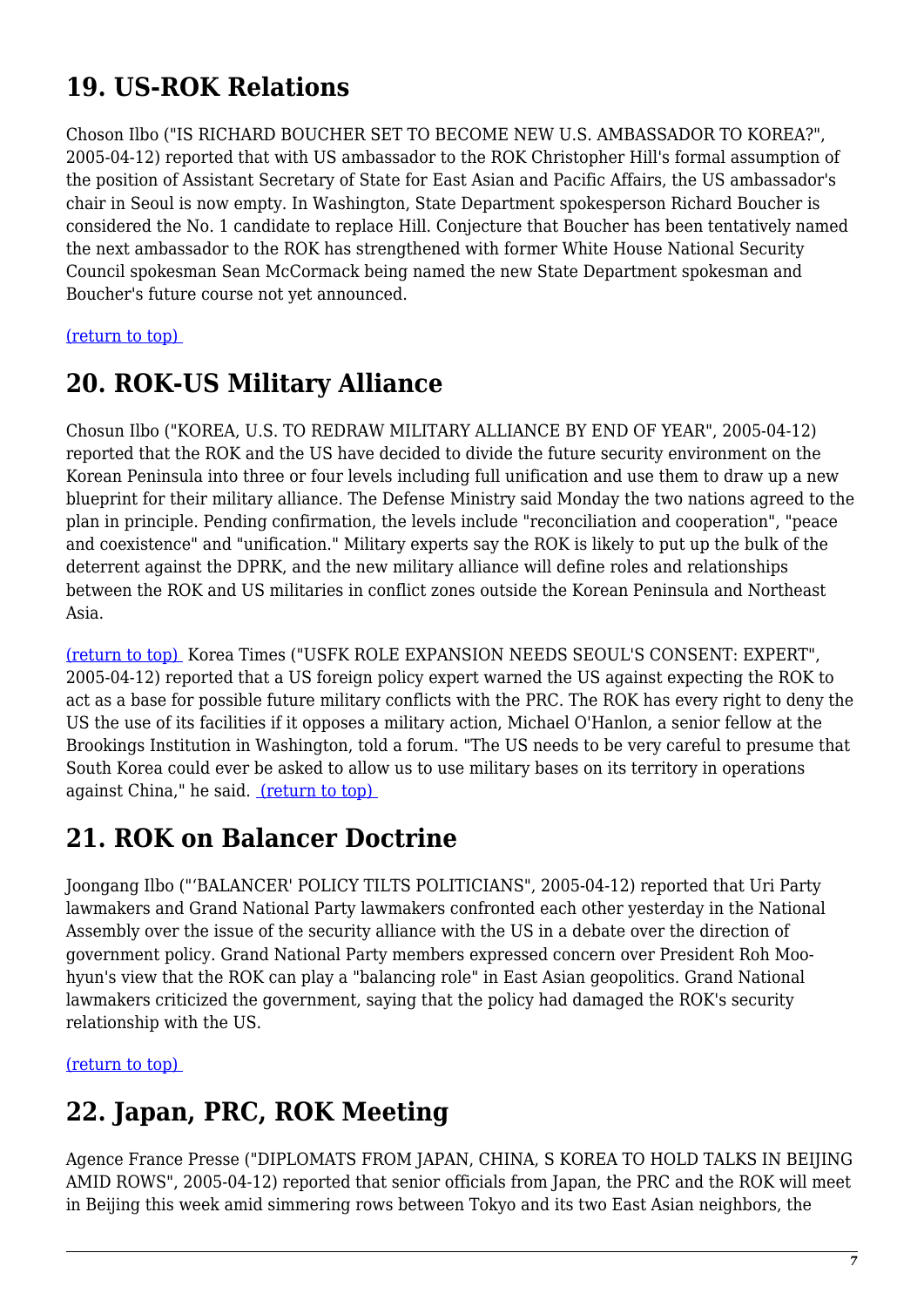foreign ministry said. The meeting on Wednesday and Thursday is due to exchange views on ways to enhance trilateral cooperation and regional cooperation in East Asia, the ministry said in a statement.

<span id="page-7-0"></span>[\(return to top\)](#page-0-0) 

# **23. PRC on Japan UNSC Bid**

The Associated Press ("CHINA ISSUES STATEMENT AGAINST JAPAN", 2005-04-12) reported that in the strongest stand so far against the Japanese bid for a permanent seat on the U.N. Security Council, the PRC's premier told Japan to face up to its World War II aggression before aspiring to a bigger global role. It was the strongest hint yet that the PRC might exercise its veto as one of the council's five permanent members to block Japan. "Only a country that respects history, takes responsibility for history and wins over the trust of peoples in Asia and the world at large can take greater responsibilities in the international community," Premier Wen Jiabao said during an official visit to India.

<span id="page-7-1"></span>[\(return to top\)](#page-0-0) 

# **24. ROK on UNSC Bid**

Joongang Ilbo ("ASSEMBLYMEN SEEK ALLIES TO CONFRONT JAPAN", 2005-04-12) reported that ROK lawmakers, hoping to block Tokyo's bid for a permanent UN Security Council seat, say they will try to assemble an alliance with other Asian countries to oppose Japan. When the current session of the National Assembly ends, the governing Uri Party said it will send representatives to the PRC, Vietnam and the Philippines to gather support for a broad diplomatic movement aimed at ending Tokyo's ambitions at the UN.

<span id="page-7-2"></span>[\(return to top\)](#page-0-0) 

# **25. Japan India UNSC Bid**

Financial Times ("SIX COUNTRIES OPPOSE BIDS BY JAPAN AND INDIA FOR PERMANENT UN SECURITY COUNCIL SEATS", 2005-04-12) reported that Japan and India faced a further hurdle in their bids to gain permanent seats on the United Nations Security Council yesterday, as a group of six countries was due to meet in New York to oppose the move. The six - led by Italy, the ROK and Pakistan - called the meeting in an attempt to thwart the hopes of not only Japan and India, but also Brazil, Germany and two African countries to gain permanent seats. The group, calling itself United for Consensus, also includes Argentina, Mexico and the PRC.

#### <span id="page-7-3"></span>[\(return to top\)](#page-0-0)

# **26. ROK-Japanese Relations**

<span id="page-7-4"></span>United Press International ("S. KOREA LAWMAKERS VISIT JAPAN IN PROTEST", 2005-04-12) reported that a group of ROK lawmakers left for Tokyo to protest Japan's claim over disputed islets and its approval of a controversial history textbook. The multi-party delegation will protest the Japanese government's involvement in "distorting" Tokyo's wartime history and reinforcing its claim to the Dokdo islets in a newly revised school textbook. The book includes a photo of the islets with a caption stating they are "illegally occupied by South Korea," parliamentary officials said.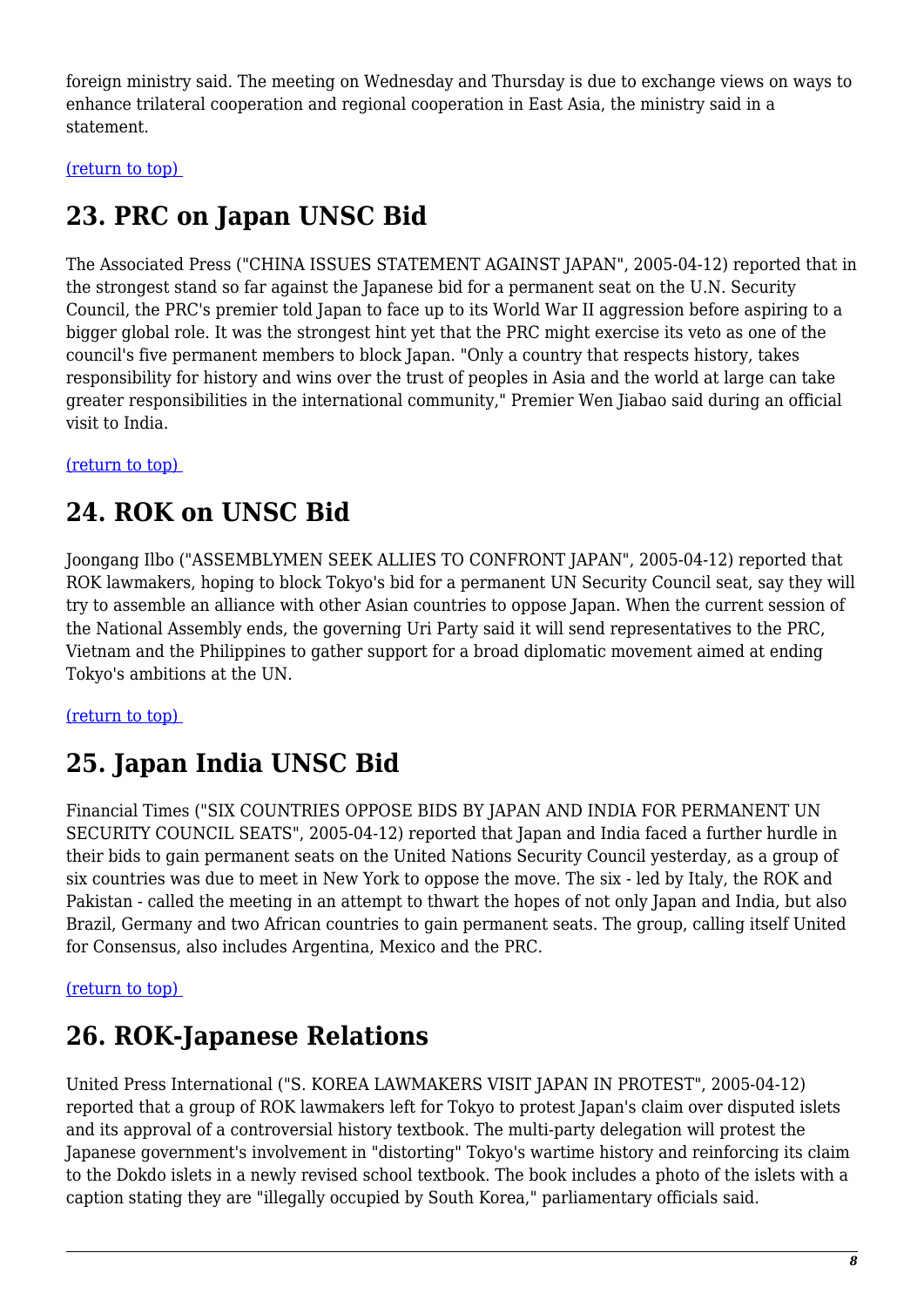### **27. Sino-Japanese Relations**

Kyodo News ("CHINA'S TANG DENIES GOV'T SUPPORT FOR ANTI-JAPAN PROTESTS", 2005-04-12) reported that PRC State Councilor Tang Jiaxuan denied the view the PRC government supported a series of anti-Japan demonstrations last weekend, calling the accusation a "grave distortion" of the facts. In a meeting with Kyodo News President Toyohiko Yamanouchi, Tang also strongly warned Japan against allowing Japanese companies to start test-drilling for resources in disputed waters in the East China Sea. Tang also said there is a need to "solve the fundamental problem of why they took place," a comment believed to be urging Japan to address the PRC's concerns over Japan's militarist past.

[\(return to top\)](#page-0-0) Kyodo ("KOIZUMI DISMISSES CHINA'S CLAIM OVER PROTESTS", 2005-04-12) reported that Japanese Prime Minister Junichiro Koizumi dismissed Beijing's claim that Tokyo's "wrongful attitude" toward history was behind the violent anti-Japanese protests over the weekend in the PRC. Japan's view on the protests is "different" from the PRC's, Koizumi told reporters after PRC Foreign Ministry spokesman Qin Gang made the comments. Koizumi countered these arguments saying, "The Chinese side has the responsibility to ensure the safety of Japanese people" so that their businesses can operate freely in the PRC. (return to top)

### <span id="page-8-0"></span>**28. Sino-Indian Relations**

Washington Post ("INDIA, CHINA HOPING TO 'RESHAPE THE WORLD ORDER' TOGETHER", 2005- 04-12) reported that India and the PRC announced a new "strategic partnership" Monday, pledging to resolve long-standing border disputes and boost trade and economic cooperation between two rising powers that together account for more than a third of the world's population. The announcement came after a summit between Indian Prime Minister Manmohan Singh and his PRC counterpart, Wen Jiabao, who began a four-day visit to India with a weekend stop in Bangalore, the center of India's booming information-technology sector.

[\(return to top\)](#page-0-0) The New York Times ("INDIA AND CHINA AGREE TO RESOLVE DECADES OF BORDER DISPUTES", 2005-04-12) reported that the PRC and India agreed to resolve a decades-old border dispute and let trade flourish between the countries. Promising a new era of "peace and prosperity" between the world's two most populous countries, the announcement came during a four-day visit to India by Prime Minister Wen Jiabao of PRC. It signaled an end to a protracted dispute over several patches along the 2,200-mile border between the countries, stretching from Kashmir to Myanmar. [\(return to top\)](#page-0-0) 

# <span id="page-8-1"></span>**29. PRC Military**

Washington Post ("CHINA BUILDS A SMALLER, STRONGER MILITARY", 2005-04-12) reported that a top-to-bottom modernization is transforming the PRC military, raising the stakes for US forces long dominant in the Pacific. Several programs to improve the PRC's armed forces could soon produce a stronger nuclear deterrent against the US, soldiers better trained to use high-technology weapons, and more effective cruise and anti-ship missiles for use in the waters around Taiwan, according to foreign specialists and US officials.

<span id="page-8-2"></span>[\(return to top\)](#page-0-0)